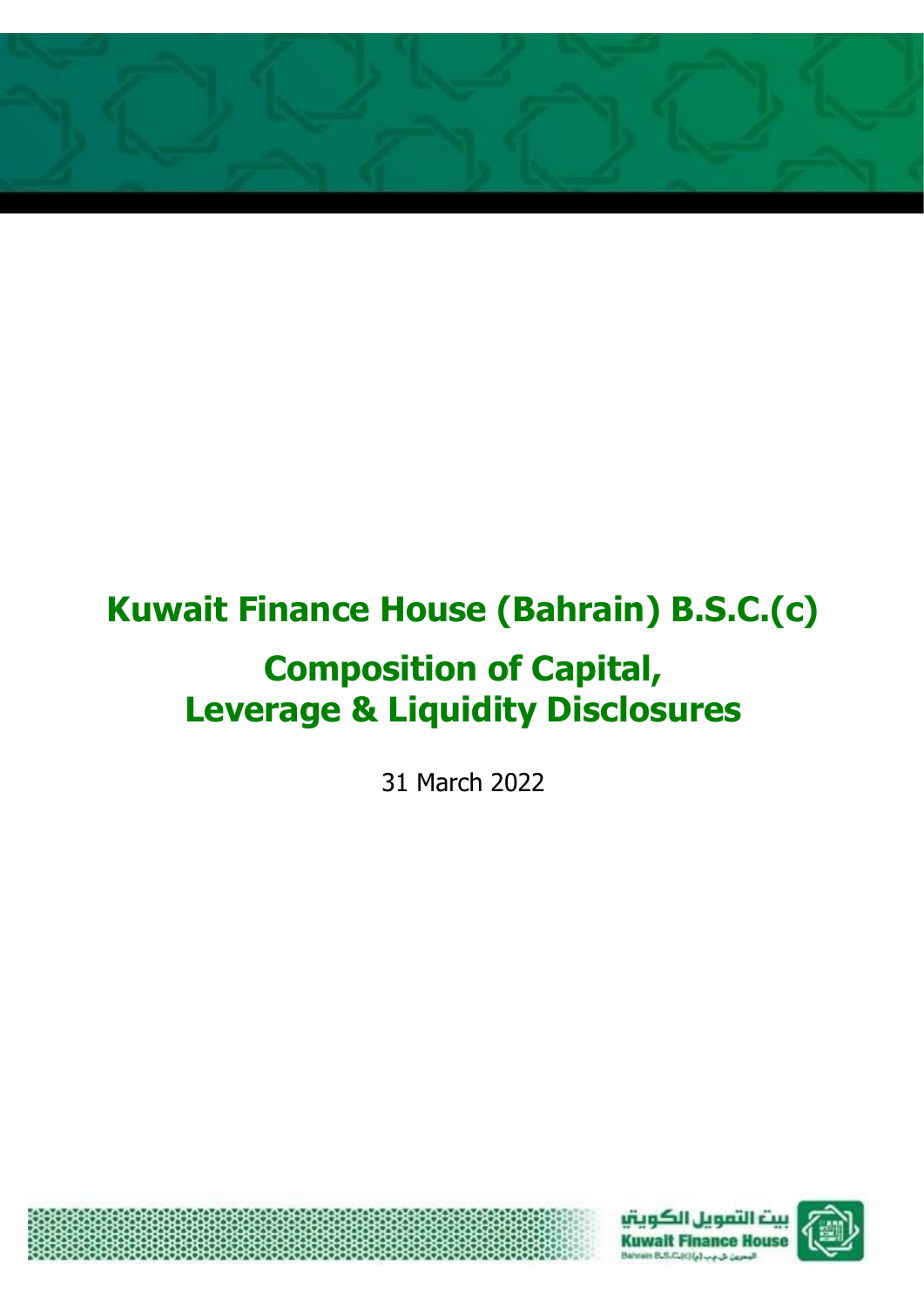

#### **Capital disclosures during the transition phase (Appendix PD - 1)**

磔

| $\mu$ . The model contrary the transition phase (Appendix Fig. 1)<br><b>Common Equity Tier 1 Capital: Instruments and Reserves</b> |                                                                                                                                                                                                                     |                          |  |
|------------------------------------------------------------------------------------------------------------------------------------|---------------------------------------------------------------------------------------------------------------------------------------------------------------------------------------------------------------------|--------------------------|--|
| S.No.                                                                                                                              | <b>Description</b>                                                                                                                                                                                                  | (BD '000)                |  |
| 1                                                                                                                                  | Directly issued qualifying common share capital plus related stock surplus                                                                                                                                          | 132,519                  |  |
| 2                                                                                                                                  | Retained earnings                                                                                                                                                                                                   | 7,103                    |  |
| 3                                                                                                                                  | Accumulated other comprehensive income (and other reserves)                                                                                                                                                         | 45,477                   |  |
| 4                                                                                                                                  | Not applicable                                                                                                                                                                                                      |                          |  |
| 5                                                                                                                                  | Common share capital issued by subsidiaries and held by third parties (amount allowed in group CET1)                                                                                                                |                          |  |
| 6                                                                                                                                  | <b>Common Equity Tier 1 Capital Before Regulatory Adjustments</b>                                                                                                                                                   | 185,099                  |  |
|                                                                                                                                    | <b>Common Equity Tier 1 Capital: Regulatory Adjustments</b>                                                                                                                                                         |                          |  |
| $\overline{7}$                                                                                                                     | Prudential valuation adjustments                                                                                                                                                                                    |                          |  |
| 8                                                                                                                                  | Goodwill (net of related tax liability)                                                                                                                                                                             |                          |  |
| 9                                                                                                                                  | Other intangibles other than mortgage-servicing rights (net of related tax liability)                                                                                                                               | 569                      |  |
| 10                                                                                                                                 | Deferred tax assets that rely on future profitability excluding those arising from temporary differences<br>(net of related tax liability)                                                                          |                          |  |
| 11                                                                                                                                 | Cash-flow hedge reserve                                                                                                                                                                                             | $\overline{\phantom{a}}$ |  |
| 12                                                                                                                                 | Shortfall of provisions to expected losses                                                                                                                                                                          | $\blacksquare$           |  |
| 13                                                                                                                                 | Securitisation gain on sale (as set out in paragraph 562 of Basel II framework)                                                                                                                                     |                          |  |
| 14                                                                                                                                 | Not applicable                                                                                                                                                                                                      |                          |  |
| 15                                                                                                                                 | Defined-benefit pension fund net assets                                                                                                                                                                             |                          |  |
| 16                                                                                                                                 | Investments in own shares                                                                                                                                                                                           |                          |  |
| 17                                                                                                                                 | Reciprocal cross-holdings in common equity                                                                                                                                                                          |                          |  |
| 18                                                                                                                                 | Investments in the capital of banking, financial and insurance entities that are outside the scope of                                                                                                               |                          |  |
|                                                                                                                                    | regulatory consolidation, net of eligible short positions, where the bank does not own more than 10% of<br>the issued share capital (amount above 10% threshold)                                                    |                          |  |
| 19                                                                                                                                 | Significant investments in the common stock of banking, financial and insurance entities that are<br>outside the scope of regulatory consolidation, net of eligible short positions (amount above 10%<br>threshold) |                          |  |
| 20                                                                                                                                 | Mortgage servicing rights (amount above 10% threshold)                                                                                                                                                              |                          |  |
| 21                                                                                                                                 | Deferred tax assets arising from temporary differences (amount above 10% threshold, net of related<br>tax liability)                                                                                                |                          |  |
| 22                                                                                                                                 | Amount exceeding the 15% threshold                                                                                                                                                                                  |                          |  |
| 23                                                                                                                                 | of which: significant investments in the common stock of financials                                                                                                                                                 |                          |  |
| 24                                                                                                                                 | of which: mortgage servicing rights                                                                                                                                                                                 |                          |  |
| 25                                                                                                                                 | of which: deferred tax assets arising from temporary differences                                                                                                                                                    |                          |  |
| 26                                                                                                                                 | CBB specific regulatory adjustments                                                                                                                                                                                 |                          |  |
| 27                                                                                                                                 | Regulatory adjustments applied to Common Equity Tier 1 due to insufficient Additional Tier 1 and Tier 2<br>to cover deductions                                                                                      |                          |  |
| 28                                                                                                                                 | Total Regulatory Adjustments to Common Equity Tier 1                                                                                                                                                                | 569                      |  |
| 29                                                                                                                                 | <b>Common Equity Tier 1 Capital (CET1)</b>                                                                                                                                                                          | 184,531                  |  |
|                                                                                                                                    | <b>Additional Tier 1 Capital: Instruments</b>                                                                                                                                                                       |                          |  |
| 30                                                                                                                                 | Directly issued qualifying Additional Tier 1 instruments plus related stock surplus                                                                                                                                 | $\blacksquare$           |  |
| 31                                                                                                                                 | of which: classified as equity under applicable accounting standards                                                                                                                                                |                          |  |
| 32                                                                                                                                 | of which: classified as liabilities under applicable accounting standards                                                                                                                                           |                          |  |
| 33                                                                                                                                 | Directly issued capital instruments subject to phase out from Additional Tier 1                                                                                                                                     |                          |  |
| 34                                                                                                                                 | Additional Tier 1 instruments (and CET1 instruments not included in row 5) issued by subsidiaries and                                                                                                               |                          |  |
|                                                                                                                                    | held by third parties (amount allowed in group AT1)                                                                                                                                                                 |                          |  |
| 35                                                                                                                                 | of which: instruments issued by subsidiaries subject to phase out                                                                                                                                                   |                          |  |
| 36                                                                                                                                 | <b>Additional Tier 1 Capital Before Regulatory Adjustments</b>                                                                                                                                                      |                          |  |



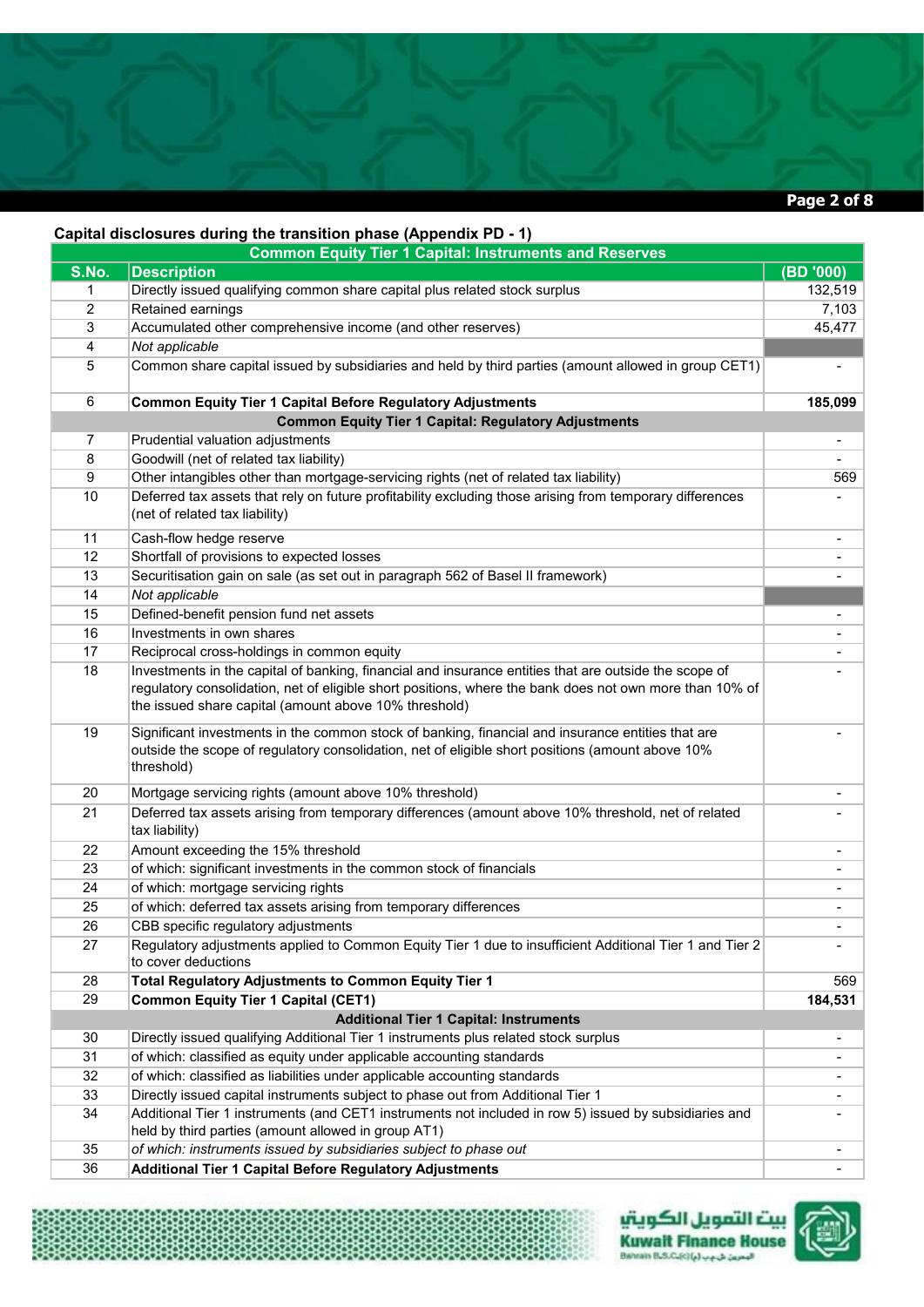**Page 3 of 8** 

| Capital disclosures during the transition phase (Appendix PD - 1) (Continued) |                                                                                                       |                          |  |
|-------------------------------------------------------------------------------|-------------------------------------------------------------------------------------------------------|--------------------------|--|
| <b>Common Equity Tier 1 Capital: Instruments and Reserves</b>                 |                                                                                                       |                          |  |
| S.No.                                                                         | <b>Description</b>                                                                                    | (BD '000)                |  |
|                                                                               | <b>Additional Tier 1 Capital: Regulatory Adjustments</b>                                              |                          |  |
| 37                                                                            | Investments in own Additional Tier 1 instruments                                                      |                          |  |
| 38                                                                            | Reciprocal cross-holdings in Additional Tier 1 instruments                                            |                          |  |
| 39                                                                            | Investments in the capital of banking, financial and insurance entities that are outside the scope of |                          |  |
|                                                                               | regulatory consolidation, net of eligible short positions, where the bank does not own more than      |                          |  |
|                                                                               | 10% of the issued common share capital of the entity (amount above 10% threshold)                     |                          |  |
| 40                                                                            | Significant investments in the capital of banking, financial and insurance entities that are outside  | $\overline{\phantom{a}}$ |  |
|                                                                               | the scope of regulatory consolidation (net of eligible short positions)                               |                          |  |
| 41                                                                            | CBB specific regulatory adjustments                                                                   |                          |  |
| 42                                                                            | Regulatory adjustments applied to Additional Tier 1 due to insufficient Tier 2 to cover deductions    |                          |  |
| 43                                                                            | <b>Total Regulatory Adjustments to Additional Tier 1 Capital</b>                                      |                          |  |
| 44                                                                            | <b>Additional Tier 1 Capital (AT1)</b>                                                                |                          |  |
| 45                                                                            | Tier 1 Capital (T1 = CET1 + AT1)                                                                      | 184,531                  |  |
|                                                                               | <b>Tier 2 Capital: Instruments and Provisions</b>                                                     |                          |  |
| 46                                                                            | Directly issued qualifying Tier 2 instruments plus related stock surplus                              |                          |  |
| 47                                                                            | Directly issued capital instruments subject to phase out from Tier 2                                  | 4,713                    |  |
| 48                                                                            | Tier 2 instruments (and CET1 and AT1 instruments not included in rows 5 or 34) issued by              |                          |  |
|                                                                               | subsidiaries and held by third parties (amount allowed in group Tier 2)                               |                          |  |
| 49                                                                            | of which: instruments issued by subsidiaries subject to phase out                                     |                          |  |
| 50                                                                            | Provisions*                                                                                           | 7,486                    |  |
| 51                                                                            | <b>Tier 2 Capital Before Regulatory Adjustments</b>                                                   | 12,199                   |  |
|                                                                               | <b>Tier 2 Capital: Regulatory Adjustments</b>                                                         |                          |  |
| 52                                                                            | Investments in own Tier 2 instruments                                                                 | $\blacksquare$           |  |
| 53                                                                            | Reciprocal cross-holdings in Tier 2 instruments                                                       |                          |  |
| 54                                                                            | Investments in the capital of banking, financial and insurance entities that are outside the scope of |                          |  |
|                                                                               | regulatory consolidation, net of eligible short positions, where the bank does not own more than      |                          |  |
|                                                                               | 10% of the issued common share capital of the entity (amount above the 10% threshold)                 |                          |  |
| 55                                                                            | Significant investments in the capital banking, financial and insurance entities that are outside the |                          |  |
|                                                                               | scope of regulatory consolidation (net of eligible short positions)                                   |                          |  |
| 56                                                                            | CBB specific regulatory adjustments                                                                   |                          |  |
| 57                                                                            | <b>Total Regulatory Adjustments to Tier 2 Capital</b>                                                 |                          |  |
| 58                                                                            | Tier 2 Capital (T2)                                                                                   | 12,199                   |  |
| 59                                                                            | Total Capital (TC = T1 + T2)                                                                          | 196,730                  |  |
| 60                                                                            | Total Risk Weighted Assets                                                                            | 744,912                  |  |
|                                                                               | <b>Capital Ratios and Buffers</b>                                                                     |                          |  |
| 61                                                                            | Common Equity Tier 1 (as a percentage of risk weighted assets)                                        | 24.77%                   |  |
| 62                                                                            | Tier 1 (as a percentage of risk weighted assets)                                                      | 24.77%                   |  |
| 63                                                                            | Total capital (as a percentage of risk weighted assets)                                               | 26.41%                   |  |
| 64                                                                            | Institution specific buffer requirement (minimum CET1 requirement plus capital conservation           | 2.50%                    |  |
|                                                                               | buffer plus countercyclical buffer requirements plus D-SIB buffer requirement, expressed as a         |                          |  |
|                                                                               | percentage of risk weighted assets)                                                                   |                          |  |
| 65                                                                            | of which: capital conservation buffer requirement                                                     | 2.50%                    |  |
| 66                                                                            | of which: bank specific countercyclical buffer requirement                                            | N/A                      |  |
| 67                                                                            | of which: D-SIB buffer requirement                                                                    | N/A                      |  |
| 68                                                                            | (Common Equity Tier 1 available to meet buffers [as a percentage of risk weighted assets]             | 15.77%                   |  |
|                                                                               | Note 61 less note 65 less 6.5% (minimum CET1 requirement without buffer))                             |                          |  |



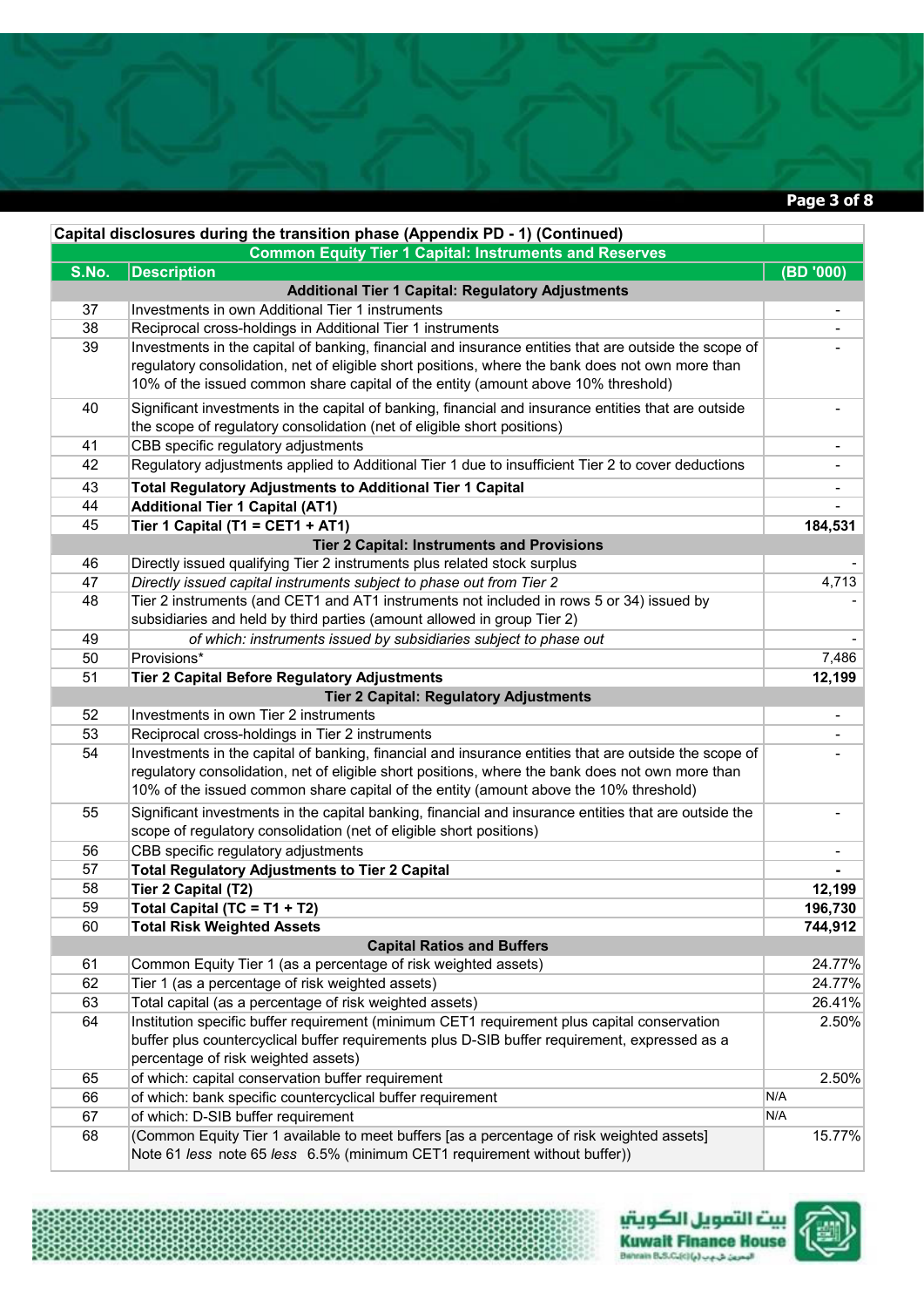## **Page 4 of 8**

| Capital disclosures during the transition phase (Appendix PD - 1) (Continued) |                                                                                                           |                          |  |  |
|-------------------------------------------------------------------------------|-----------------------------------------------------------------------------------------------------------|--------------------------|--|--|
| <b>Common Equity Tier 1 Capital: Instruments and Reserves</b>                 |                                                                                                           |                          |  |  |
| S.No.                                                                         | <b>Description</b>                                                                                        | (BD '000)                |  |  |
| National Minima Including CCB (Where Different from Basel III)                |                                                                                                           |                          |  |  |
| 69                                                                            | CBB Common Equity Tier 1 minimum ratio                                                                    | 9%                       |  |  |
| 70                                                                            | CBB Tier 1 minimum ratio                                                                                  | 10.50%                   |  |  |
| 71                                                                            | CBB total capital minimum ratio                                                                           | 12.50%                   |  |  |
|                                                                               | Amounts Below the Thresholds for Deduction (Before Risk Weighting)                                        |                          |  |  |
| 72                                                                            | Non-significant investments in the capital of other financials                                            | $\overline{\phantom{a}}$ |  |  |
| 73                                                                            | Significant investments in the common stock of financials                                                 |                          |  |  |
| 74                                                                            | Mortgage servicing rights (net of related tax liability)                                                  |                          |  |  |
| 75                                                                            | Deferred tax assets arising from temporary differences (net of related tax liability)                     |                          |  |  |
|                                                                               | Applicable Caps on the Inclusion of Provisions in Tier 2                                                  |                          |  |  |
| 76                                                                            | Provisions eligible for inclusion in Tier 2 in respect of exposures subject to standardised approach      | 18,115                   |  |  |
|                                                                               | (prior to application of cap)                                                                             |                          |  |  |
| 77                                                                            | Cap on inclusion of provisions in Tier 2 under standardised approach                                      | 7,486                    |  |  |
| 78                                                                            | N/A                                                                                                       |                          |  |  |
| 79                                                                            | N/A                                                                                                       |                          |  |  |
|                                                                               | Capital Instruments Subject to Phase-Out Arrangements (Only applicable between 1 Jan 2019 and 1 Jan 2023) |                          |  |  |
| 80                                                                            | Current cap on CET1 instruments subject to phase out arrangements                                         |                          |  |  |
| 81                                                                            | Amount excluded from CET1 due to cap (excess over cap after redemptions and maturities)                   |                          |  |  |
| 82                                                                            | Current cap on AT1 instruments subject to phase out arrangements                                          |                          |  |  |
| 83                                                                            | Amount excluded from AT1 due to cap (excess over cap after redemptions and maturities)                    |                          |  |  |
|                                                                               |                                                                                                           |                          |  |  |
| 84                                                                            | Current cap on T2 instruments subject to phase out arrangements                                           |                          |  |  |
| 85                                                                            | Amount excluded from T2 due to cap (excess over cap after redemptions and maturities)                     |                          |  |  |





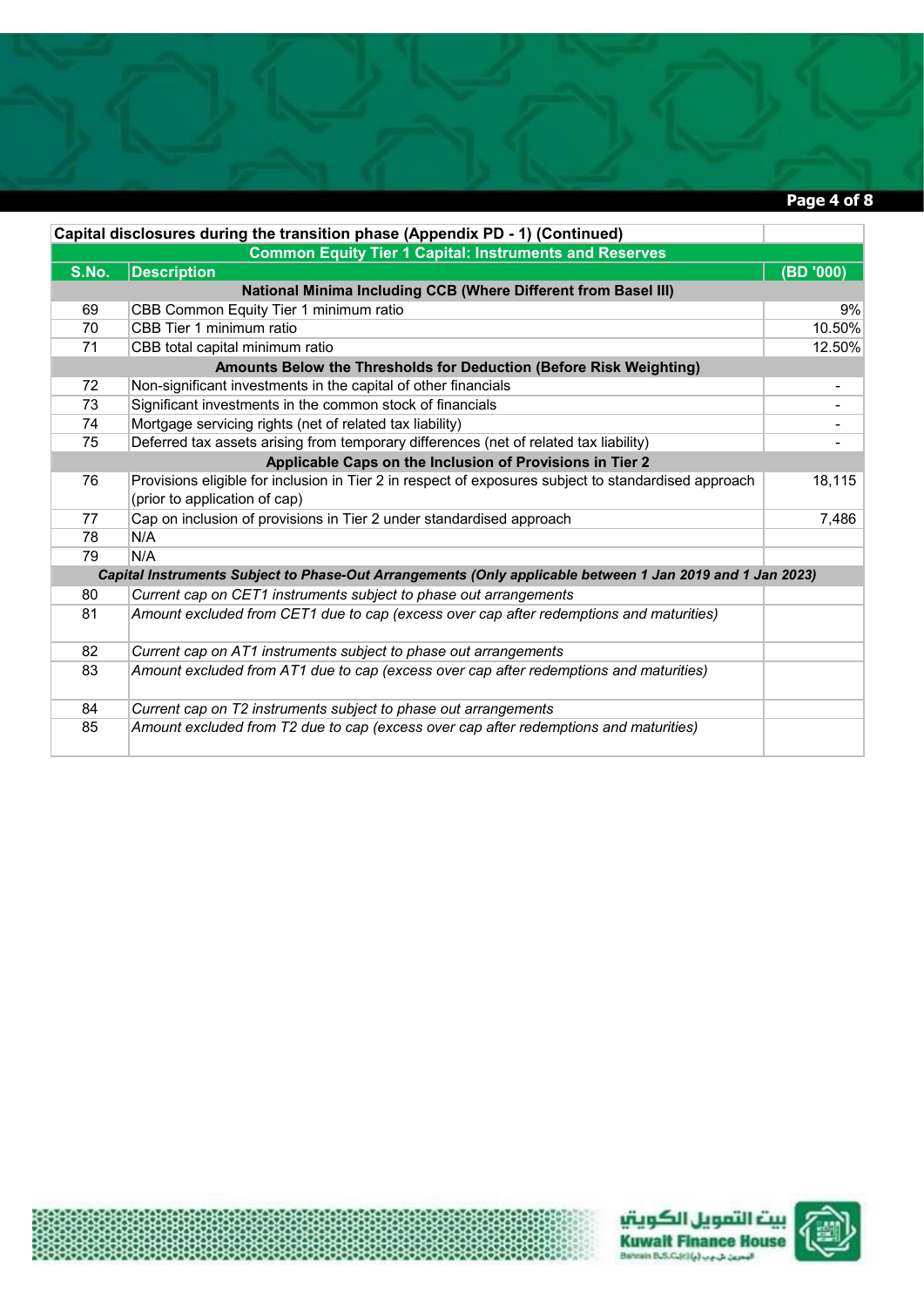**Page 5 of 8** 

| Three Step Approach to Reconciliation (Appendix PD - 2)  |                          |                     |                     |  |
|----------------------------------------------------------|--------------------------|---------------------|---------------------|--|
| (PD-A.2.10, A.2.10A, )                                   | <b>Balance Sheet</b>     | <b>Consolidated</b> | Reference -         |  |
|                                                          | as Published in          | <b>PIRI Data</b>    | <b>Common</b>       |  |
|                                                          | <b>Financial</b>         |                     | <b>Disclosure</b>   |  |
|                                                          | <b>Statements</b>        |                     | <b>Template for</b> |  |
|                                                          |                          |                     | <b>Capital</b>      |  |
|                                                          | <b>As at Period</b>      | <b>As at Period</b> |                     |  |
|                                                          | <b>End</b>               | <b>End</b>          |                     |  |
|                                                          | (BD'000)                 | $(000'$ (BD)        |                     |  |
| <b>Assets</b>                                            |                          |                     |                     |  |
| Cash and balances with banks and Central Bank of Bahrain | 83,421                   | 71,081              |                     |  |
| Due from banks                                           | 127,977                  | 140,874             |                     |  |
| Financing contracts                                      | 1,048,105                | 1,065,622           |                     |  |
| Investments                                              | 7,156                    | 7,156               |                     |  |
| <b>Investment Properties</b>                             |                          | 21,390              |                     |  |
| Investment in sukuk                                      | 375,487                  | 375,485             |                     |  |
| Investment in associates                                 |                          |                     |                     |  |
| Receivables and other assets                             | 145,505                  | 124,133             |                     |  |
| Premises and equipments                                  | 3,885                    | 3,885               |                     |  |
| - of which other intangibles                             |                          | 569                 | 9                   |  |
| <b>Total assets</b>                                      | 1,791,536                | 1,809,626           |                     |  |
| <b>Liabilities</b>                                       |                          |                     |                     |  |
| Customers' current accounts                              | 135,902                  | 135,902             |                     |  |
| Due to banks                                             | 11,610                   | 11,610              |                     |  |
| Due to non-banks                                         | 220,690                  | 220,690             |                     |  |
| Other liabilities                                        | 23,793                   | 23,767              |                     |  |
| <b>Equity of Investment Account Holders</b>              | 1,230,042                | 1,230,042           |                     |  |
| <b>Total liabilities</b>                                 | 1,622,037                | 1,622,011           |                     |  |
| <b>Shareholders' Equity</b>                              |                          |                     |                     |  |
| Share capital *                                          | 132,519                  | 132,519             | $\mathbf 1$         |  |
| Retained earnings and unrealized gains *                 | 9,038                    |                     | 2, 3                |  |
| Other reserves *                                         | 27,942                   | 36,980              | 2, 3                |  |
| Non-controlling shareholders                             | Ξ.                       |                     |                     |  |
| Expected Credit Losses (ECL) Stages 1 & 2                | $\overline{\phantom{0}}$ | 18,115              |                     |  |
| - of which cap on inclusion of provision in Tier 2       |                          | 7,486               | 50, 77              |  |
| <b>Total Shareholders' Equity</b>                        | 169,499                  | 187,614             |                     |  |

\* These amounts are eligible for CET1





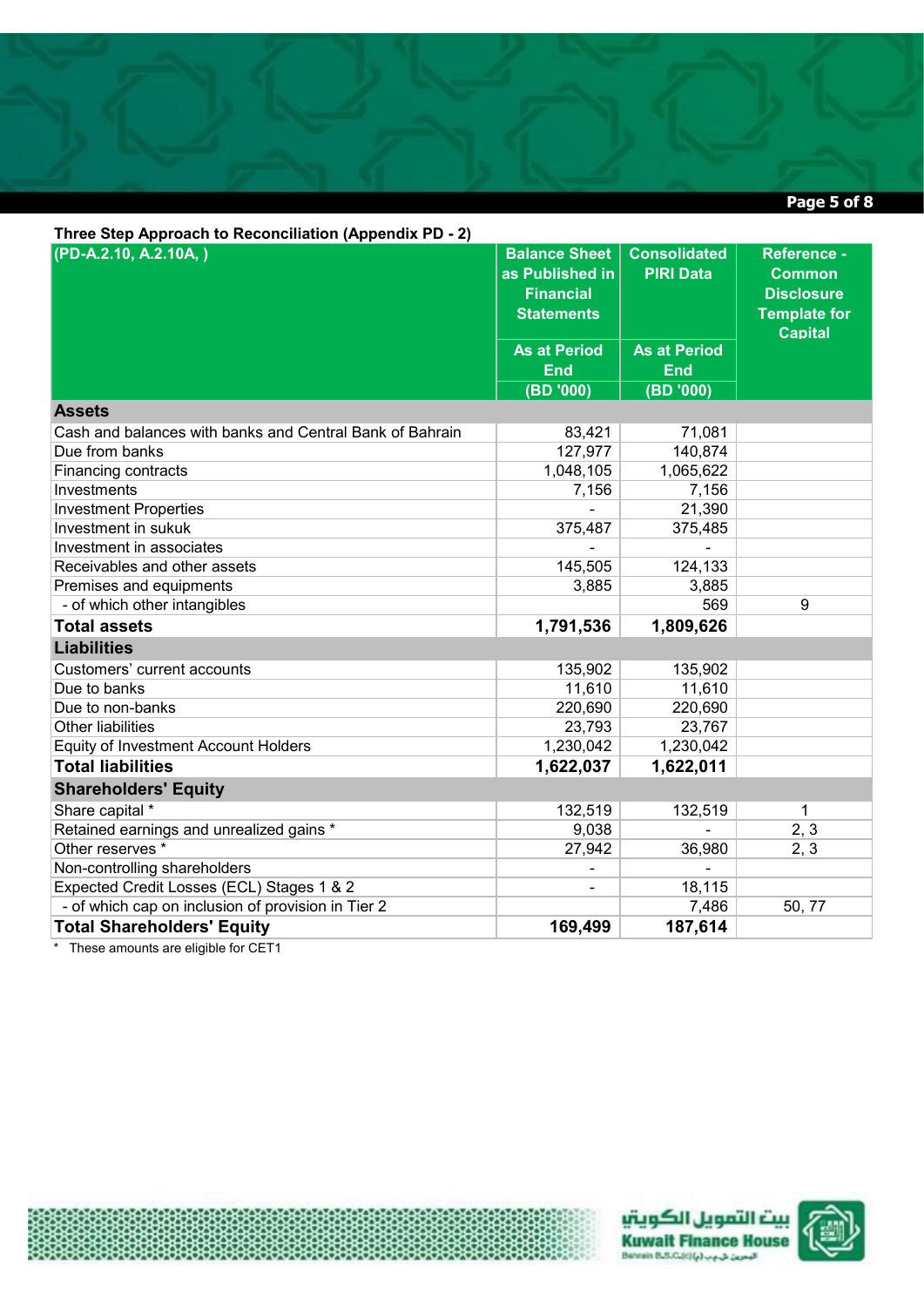

#### **Main Features of Regulatory Capital Instruments (Appendix PD - 3)**

44488888888888

| S.No.          | <b>Description</b>                                                                             | Tier 1                                                                                 | Tier 2                                                                        |
|----------------|------------------------------------------------------------------------------------------------|----------------------------------------------------------------------------------------|-------------------------------------------------------------------------------|
| $\mathbf 1$    | Issuer                                                                                         | Kuwait Finance House                                                                   | Kuwait Finance House                                                          |
|                |                                                                                                | (Bahrain) B.S.C. (c)                                                                   | (Bahrain) B.S.C. (c)                                                          |
| $\overline{2}$ | Unique identifier (e.g. CUSP, ISIN or Bloomberg identifier<br>for private placement)           | N/A                                                                                    | N/A                                                                           |
| $\overline{3}$ | Governing law(s) of the instrument                                                             | 1. Central Bank of Bahrain;<br>and<br>2. Ministry of Industry,<br>Commerce and Tourism | 1. Central Bank of Bahrain.                                                   |
|                | <b>Regulatory treatment</b>                                                                    |                                                                                        |                                                                               |
| 4              | <b>Transitional CBB rules</b>                                                                  | Common Equity Tier 1                                                                   | Tier 2                                                                        |
| $\overline{5}$ | Post-transitional CBB rules                                                                    | Common Equity Tier 1                                                                   | Tier 2                                                                        |
| 6              | Eligible at solo/group/group & solo                                                            | Solo and Group                                                                         | Solo and Group                                                                |
| $\overline{7}$ | Instrument type (types to be specified by each<br>jurisdication)                               | Paid Up Capital, Reserves<br>and Retained Earning                                      | Subordinated Wakala                                                           |
| 8              | Amount recognised in regulatory capital (Currency in mil,<br>as of most recent reporting date) | BD 168,929 (thousands)                                                                 | BD 4,713 (thousands)                                                          |
| $\overline{9}$ | Par value of instrument                                                                        | BD 0.100                                                                               | N/A                                                                           |
| 10             | Accounting classification                                                                      | Shareholders' Equity                                                                   | Liability - Amortised                                                         |
| 11             | Original date of issuance                                                                      | January-02                                                                             | July-17                                                                       |
| 12             | Prepetual or date                                                                              | Perpetual                                                                              | Dated                                                                         |
| 13             | Original maturity date                                                                         | No Maturity                                                                            | June-22                                                                       |
| 14             | Issuer call subject to prior supervisory approval                                              | No                                                                                     | Yes                                                                           |
| 15             | Optional call date, contingent call dates and<br>redemption amount                             | N/A                                                                                    | N/A                                                                           |
| 16             | Subsequent call dates, if applicable                                                           | N/A                                                                                    | N/A                                                                           |
|                | Coupons / dividends                                                                            |                                                                                        |                                                                               |
| 17             | Fixed or floating dividend/coupon                                                              | Based on the performance<br>of the Bank and approval of<br>the AGM.                    | Floating                                                                      |
| 18             | Coupon rate and any related index                                                              | N/A                                                                                    | 6 Month LIBOR + 1.125%<br>per annum (Paid wakala rate<br>for previous period) |
| 19             | Existence of a dividend stopper                                                                | <b>No</b>                                                                              | No                                                                            |
| 20             | Fully discretionary, partially discretionary or mandatory                                      | Fully Discretionary                                                                    | Mandatory                                                                     |
| 21             | Existence of step up or other incentive to redeem                                              | No                                                                                     | No                                                                            |
| 22             | Noncumulative or cumulative                                                                    | Non - Comulative                                                                       | Non - Comulative                                                              |



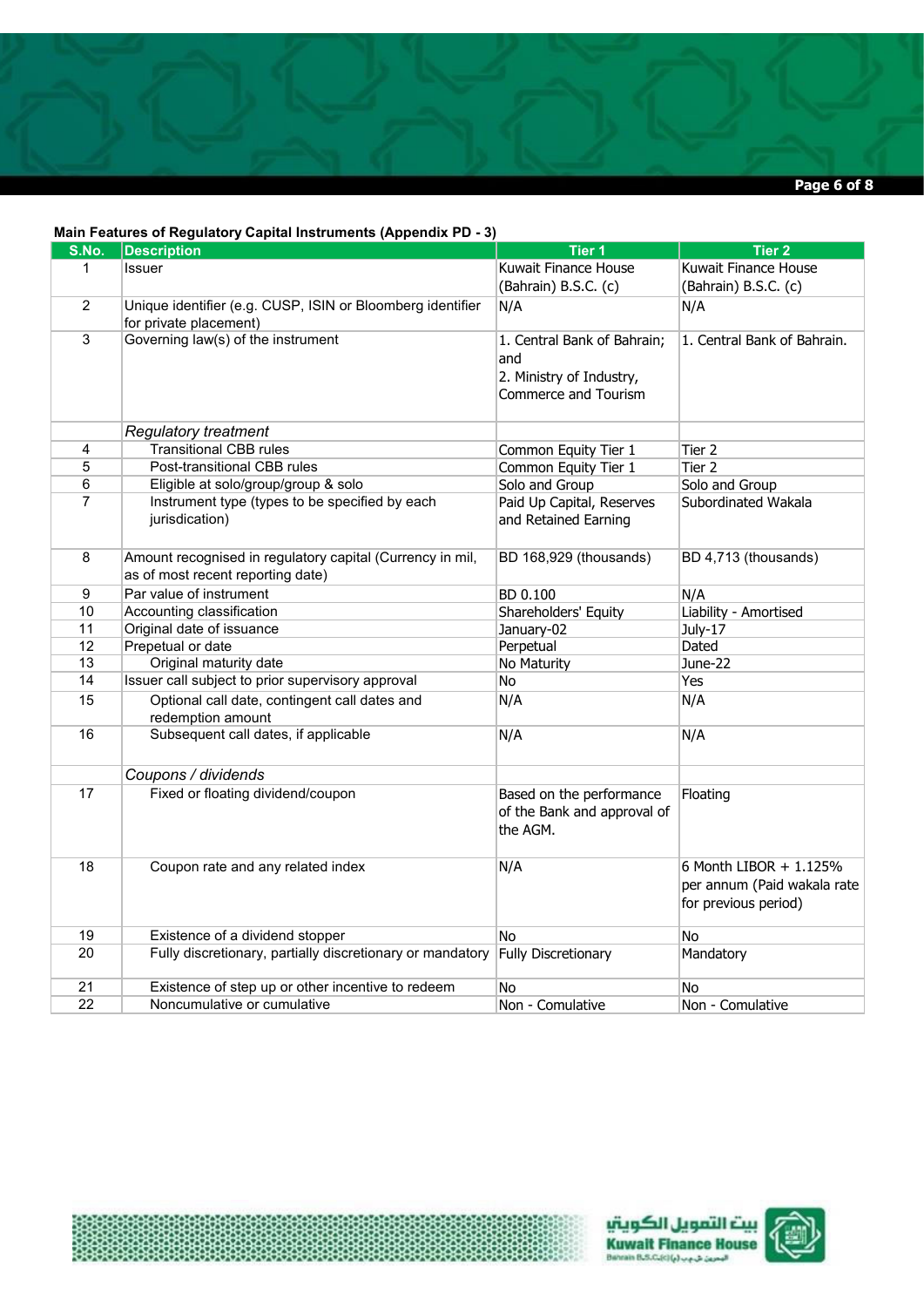

|       | Main Features of Regulatory Capital Instruments (Appendix PD - 3) (Continued)                                    |                                                                                                                                                                                                                                                                                                                                                                                                                                                                                                                                                                                                                                                                 |                                                                                                 |  |  |
|-------|------------------------------------------------------------------------------------------------------------------|-----------------------------------------------------------------------------------------------------------------------------------------------------------------------------------------------------------------------------------------------------------------------------------------------------------------------------------------------------------------------------------------------------------------------------------------------------------------------------------------------------------------------------------------------------------------------------------------------------------------------------------------------------------------|-------------------------------------------------------------------------------------------------|--|--|
| S.No. | <b>Description</b>                                                                                               | <b>Tier 1</b>                                                                                                                                                                                                                                                                                                                                                                                                                                                                                                                                                                                                                                                   | <b>Tier 2</b>                                                                                   |  |  |
| 23    | Convertible or non-convertible                                                                                   | N/A                                                                                                                                                                                                                                                                                                                                                                                                                                                                                                                                                                                                                                                             | Convertible                                                                                     |  |  |
| 24    | If convertible, conversion trigger (s)                                                                           | N/A                                                                                                                                                                                                                                                                                                                                                                                                                                                                                                                                                                                                                                                             | Common Equity Tier 1 Ratio<br>falls below 7% or as<br>specified by the CBB from<br>time to time |  |  |
| 25    | If convertible, fully or partially                                                                               | N/A                                                                                                                                                                                                                                                                                                                                                                                                                                                                                                                                                                                                                                                             | Partially, to restore the<br>Common Equity Tier 1 ratio<br>to 7%.                               |  |  |
| 26    | If convertible, conversion rate                                                                                  | N/A                                                                                                                                                                                                                                                                                                                                                                                                                                                                                                                                                                                                                                                             | N/A                                                                                             |  |  |
| 27    | If convertible, manadatory or optional conversion                                                                | N/A                                                                                                                                                                                                                                                                                                                                                                                                                                                                                                                                                                                                                                                             | Mandatory                                                                                       |  |  |
| 28    | If convertible, specify intrument type convertible into                                                          | N/A                                                                                                                                                                                                                                                                                                                                                                                                                                                                                                                                                                                                                                                             | Share Premium Account                                                                           |  |  |
| 29    | If convertible, specify issuer of intrument it convests<br>into                                                  | N/A                                                                                                                                                                                                                                                                                                                                                                                                                                                                                                                                                                                                                                                             | N/A                                                                                             |  |  |
| 30    | Wirte-down feature                                                                                               | No                                                                                                                                                                                                                                                                                                                                                                                                                                                                                                                                                                                                                                                              | No                                                                                              |  |  |
| 31    | If write-down, write-down trigger(s)                                                                             | No                                                                                                                                                                                                                                                                                                                                                                                                                                                                                                                                                                                                                                                              | No                                                                                              |  |  |
| 32    | If write-down, full or partial                                                                                   | No                                                                                                                                                                                                                                                                                                                                                                                                                                                                                                                                                                                                                                                              | No                                                                                              |  |  |
| 33    | If write-down, permanent or temporary                                                                            | No                                                                                                                                                                                                                                                                                                                                                                                                                                                                                                                                                                                                                                                              | No                                                                                              |  |  |
| 34    | If temporary write-down, description of write-up<br>mechanism                                                    | No                                                                                                                                                                                                                                                                                                                                                                                                                                                                                                                                                                                                                                                              | No                                                                                              |  |  |
| 35    | Position in subordination hierarchy in liquidation (specify<br>instrument type immediately senior to instrument) | Residual Claim. All Liabilities Subordinated. All other<br>(including Tier 2 instrument) Liabilities are senior to this<br>and Equity of Investment<br>Account Holders are senior<br>to this instrument. Equity of<br><b>Investment Account holders</b><br>are senior to Common<br>Equity Tier 1 in cases where<br>the Bank is proven to be<br>negligent to the Equity of<br><b>Investment Account holders'</b><br>rights. In other<br>circumstances, Equity of<br><b>Investment Account holders</b><br>are pari-passu with Common<br>Equity Tier 1. this is all<br>subject to the actual<br>application of relevant laws<br>upon residual claim being<br>made. | instrument.                                                                                     |  |  |
| 36    | Non-compliant transitioned features                                                                              | No                                                                                                                                                                                                                                                                                                                                                                                                                                                                                                                                                                                                                                                              | No                                                                                              |  |  |
| 37    | If yes, specify non-compliant features                                                                           | N/A                                                                                                                                                                                                                                                                                                                                                                                                                                                                                                                                                                                                                                                             | N/A                                                                                             |  |  |